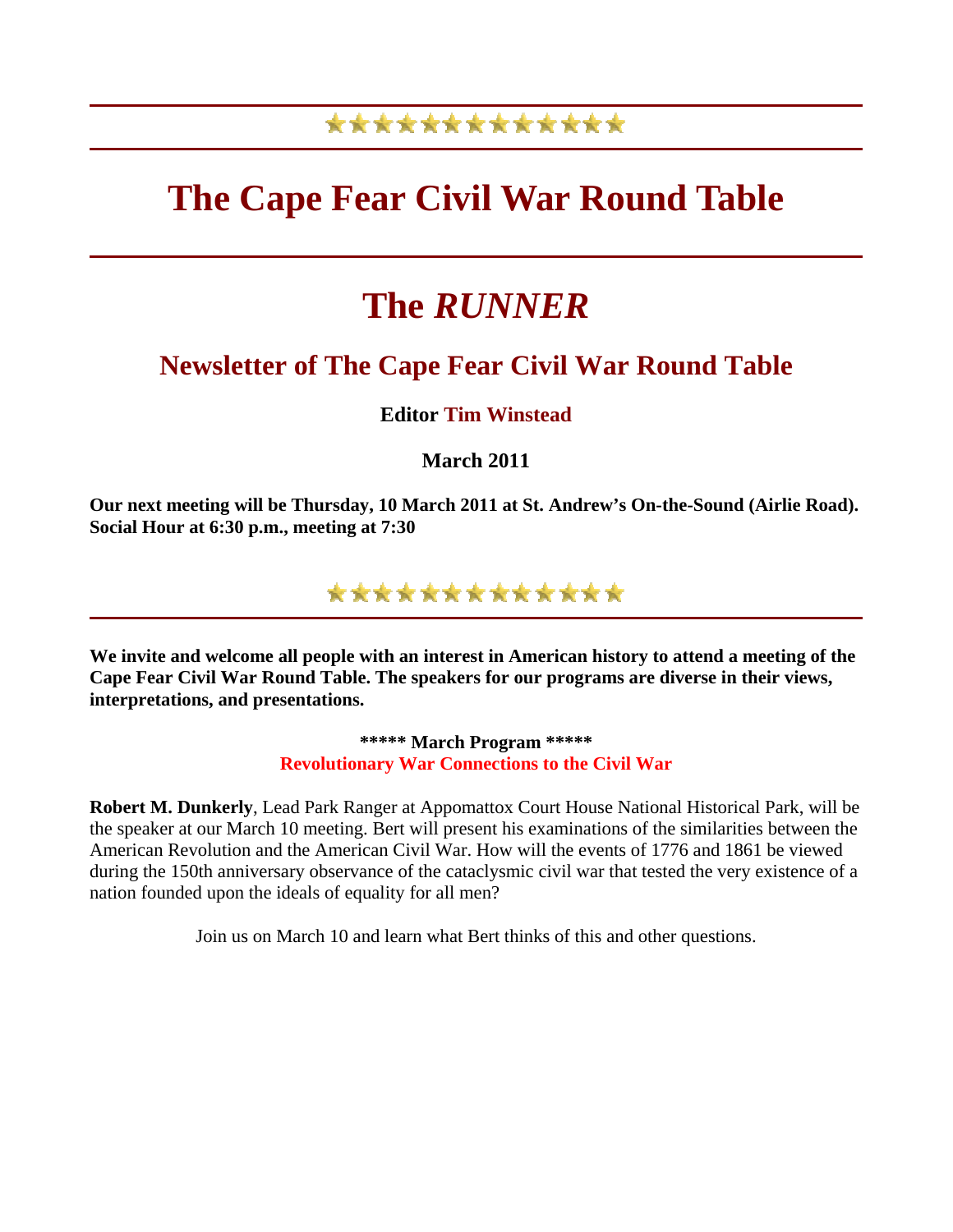

Bert is a historian, award-winning author, and speaker who is actively involved in historic preservation and research. He is a graduate, with a degree in History, of St. Vincent College (Pennsylvania) and a holds a Masters in Historic Preservation from Middle Tennessee State. Bert's service with the National Park Service includes assignments at nine historic sites (including Moores Creek National Battlefield). Bert is the author of six books on the American Revolution and over twenty articles. His research includes archaeology, colonial life, military history, and historic commemoration.

Bert has visited over 300 battlefields and over 700 historic sites worldwide. When not reading or writing, Bert enjoys hiking, camping, and photography.



*Redcoats on the River: Southeastern North Carolina in the American Revolutionary War*

From a paper entitled, "Our History's History " (*The George Wright FORUM* 20, no. 1 (2003), Bert explained some of his views about the way events are affected by the passage of time. The connection between the Revolution and Civil War may have been little understood, but it seemed that it may have had much more meaning to the people of 1861 than to many of us today.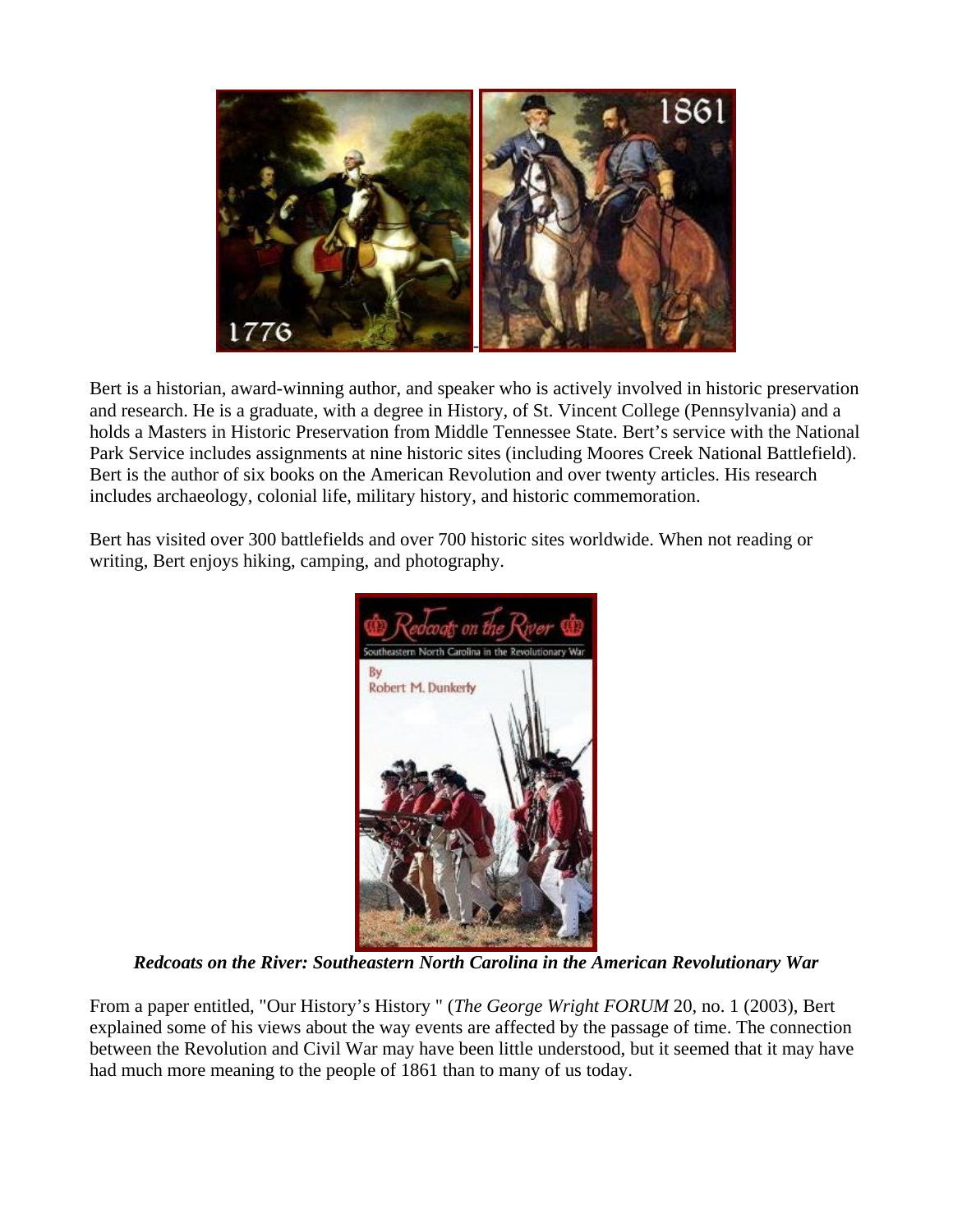My historical research with the National Park Service (NPS) has led me to some pretty interesting places, from Washington's family deeds to the work of the Civilian Conservation Corps. As I have studied various reports, historical studies, and site histories, I began to acutely perceive changes evident in historiography today. It is important to periodically stop, look around, and see where we are going. The study and application of history and its applied concepts is constantly changing as society evolves …………..

#### **\*\*\*\*\* CFCWRT Spring Tour Reminder \*\*\*\*\* Cape Fear Civil War Round Table Spring 2011 Battlefield Tour of Guilford Courthouse National Park**

A 1 day bus tour on Saturday, **March 26, 2011** (the 4th Saturday in March 2011). Our guide will be Josh Howard, NC Division of Cultural Resources, who was our speaker at the January 2011 Table. (Josh is co-author of *Long, Obstinate, and Bloody: The Battle of Guilford Courthouse.*)

We have a 55 passenger bus, with on board toilet for the tour, reserved. A box lunch will be included in the cost of the tour as well as coffee, water, soda, donuts and cookies on the bus as on past tours. The price will be determined based on the number of participants. The more people who go make the trip, the cheaper the tour. We will leave at 7 AM on Saturday, March 26th from Pine Valley Methodist Church for the 3 and ½ hour bus trip to the park in Greensboro.



This monument is dedicated to the unity of the American people. On the west face of the monument is an inscription honoring Nathanael Greene, a northerner who served in the south during the Revolutionary War.

The Park is open from 8:30 AM to 5 PM. At the Park Headquarters, where we will start, they have a 32 minute live action film, in the 1st person, which starts on the hour. There is an animated battle map presentation which takes place on the :15 and :45 of the hour. There is also a bookstore and a small museum. We will travel the tour road which is  $2 \& 1/2$  miles long. Josh advised we will some walking at the beginning of the tour to see things you cannot see from the tour road.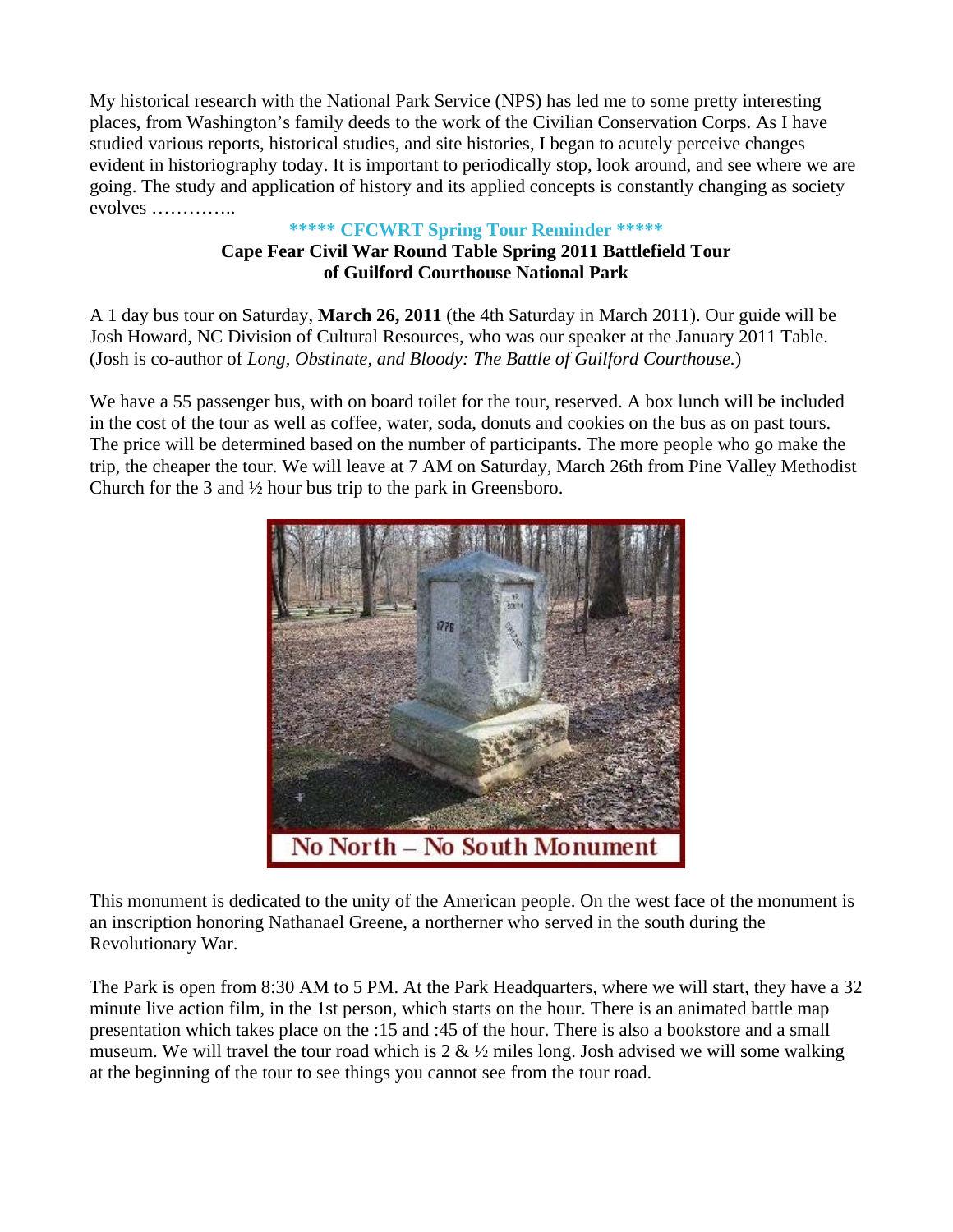You Tube has ["The Battle of Guilford Courthouse:](http://www.youtube.com/watch?v=XpiretI7BHM) an animated map" that you may want to look at as well as other articles found via Google.

The Tour Guy will need E-mail addresses of interested people. His E-mail address is [DELSNOOP@aol.com.](mailto:DELSNOOP@aol.com) **Please put in the subject line of your E-mail CFCWRT 2011 Tour.** The tour is open to nonmembers of the CFCWRT. The bus seats limit us to 55 participants and reservations will be sold on a 1st come basis.

#### Dale Lear **\*\*\*\*\* Raffle Winners \*\*\*\*\***

*Mr. Gatling's Terrible Marvel* – Joe George *Nine Died in Vain* ¬- Mary Royal *Civil War Blunders* – Dale Lear *Mary Lincoln: Biography of a Marriage* – William Clark *The Civil War* – Ed Gibson *Best Little Ironies, Oddities and Mysteries of the Civil War* – John Moore *Elmira: Death Camp of the North* – Mary Bolger

#### **\*\*\*\*\* Trivia Questions February 2011 \*\*\*\*\***

1 – Ever wonder why there are 13 stars on the Confederate battle flag and the final national flag? Sure, Kentucky and Missouri were included as an inducement for the Border States to join the Confederacy, but why include what was not a reality?

2 – How did Southerners view the celebration of the Fourth of July 1861?

3 – Waite Rawls, CEO of the Museum of the Confederacy, provided a detailed story that traced the beginning and actions of the ladies of the South to honor and then remember those who had fallen during the late war. Rawls shared the stories of the ladies collecting artifacts from Confederates, great and small, to keep the spirit of these men's efforts remembered. The museum's collection was recently valued at more than \$400,000,000. This collection was obtained without the benefit of trained historians or preservationists. In 1907, the ladies hired a John Hopkins PhD. graduate to catalog the vast collection. Who was the man lucky enough to see and document the content of this collection?

4- Among the 510 flags in the MOC collection, which one flew last over a Confederate unit?

5 – The majority of items in the MOC collection were received from Southerners answered the call of the Confederate Memorial Literary Society's January 1892 appeal. Waite mentioned two items that were donated by Union officers. What were these items?

#### **\*\*\*\*\* Member News \*\*\*\*\***

**1 - John Winecoff** has initiated the formation of a Wilmington chapter of the *North Carolina Military Historical Society*. The meeting is scheduled for March 23, 1230 hours at Jackson's Big Oak Bar-B-Que located on Kerr Avenue.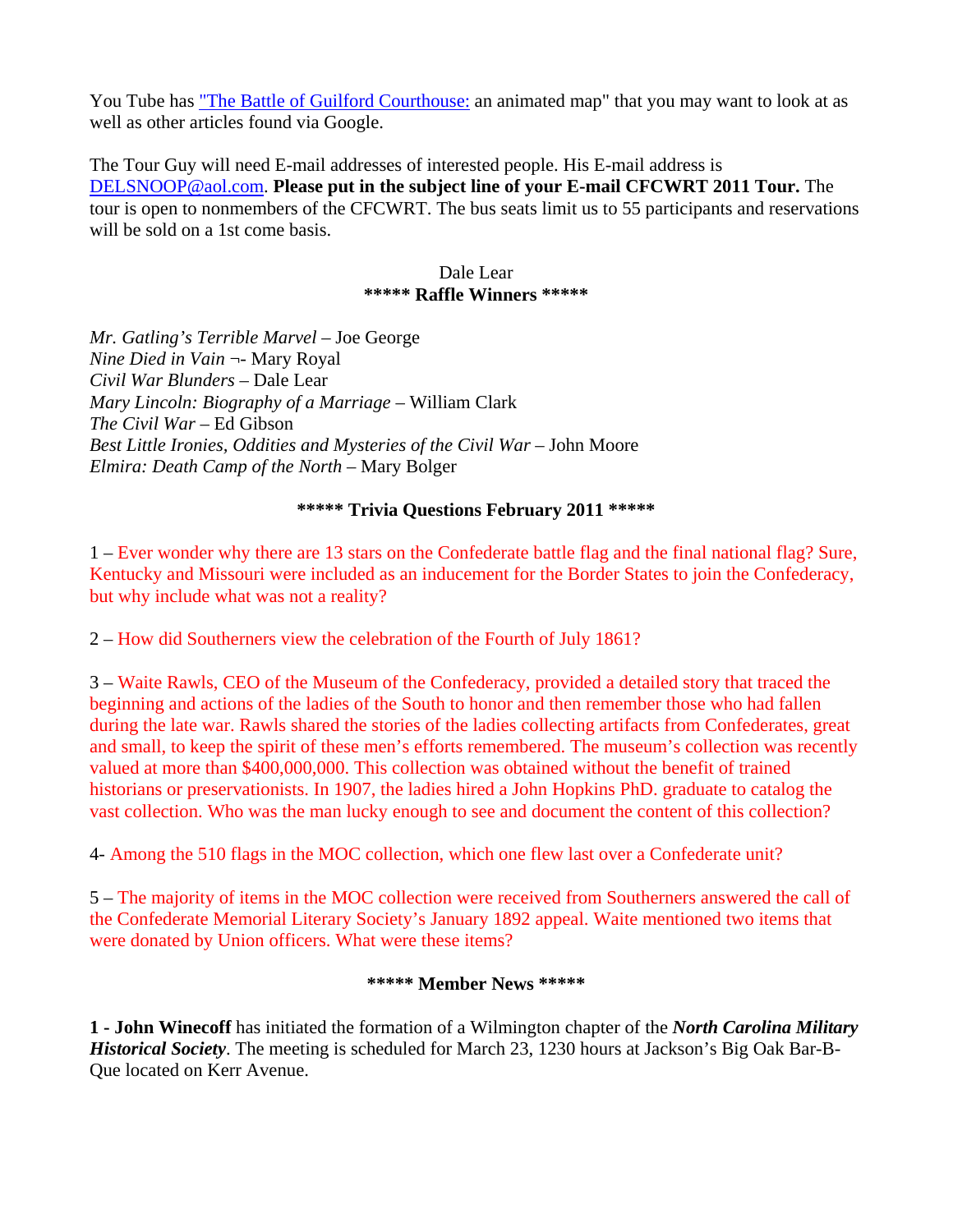This society is a historical organization that honors the State's rich military history and traditions by recording the bravery, sacrifices, and challenges of Tar Heel service members and the military events in which they participated from the Colonial period to the present.

See [http://ns50.webmasters.com/\\*ncmhs.net/httpdocs/NCHMSwhoweare.htm](http://ns50.webmasters.com/*ncmhs.net/httpdocs/NCHMSwhoweare.htm) for addi[ti](mailto:%20winnabowjohn@atmc.net)onal details about the society. For further details of the initial Wilmington meeting, contact John at [winnabowjohn@atmc.net](mailto:%20winnabowjohn@atmc.net).

2- See **Ed Gibson** to purchase your raffle ticket(s) for the Civil War print that was on display at the February dinner meeting. Ron Lesser's painting of Stonewall Jackson's "Final Assault" at Chancellorsville is ready for hanging on **your** wall. The lucky winner, whose name will be drawn at the May meeting, will receive a great print for only \$5.

3- "**Black Jack**" **Travis** has written a biography of E. Porter Alexander – Confederate artillerist who commanded the barrage against the Union center at Gettysburg on July 3, 1863. *Rebel Gunner: Gen. E. Porter Alexander* (\$14.95). Contact Jack at [www.ColBlackJackTravis.com](http://www.colblackjacktravis.com/) for details on getting his books.

**4- Stephen Gunter** was recognized by the National Safety Council for completing one million miles of unpreventable motor vehicle accident driving. Stephen is a rural carrier in Magnolia, NC.

#### **\*\*\*\*\* Sesquicentennial Commemoration \*\*\*\*\***

The early days of the secession crisis witnessed many individuals trying to keep the Union together. George Davis from Wilmington was one of those individuals.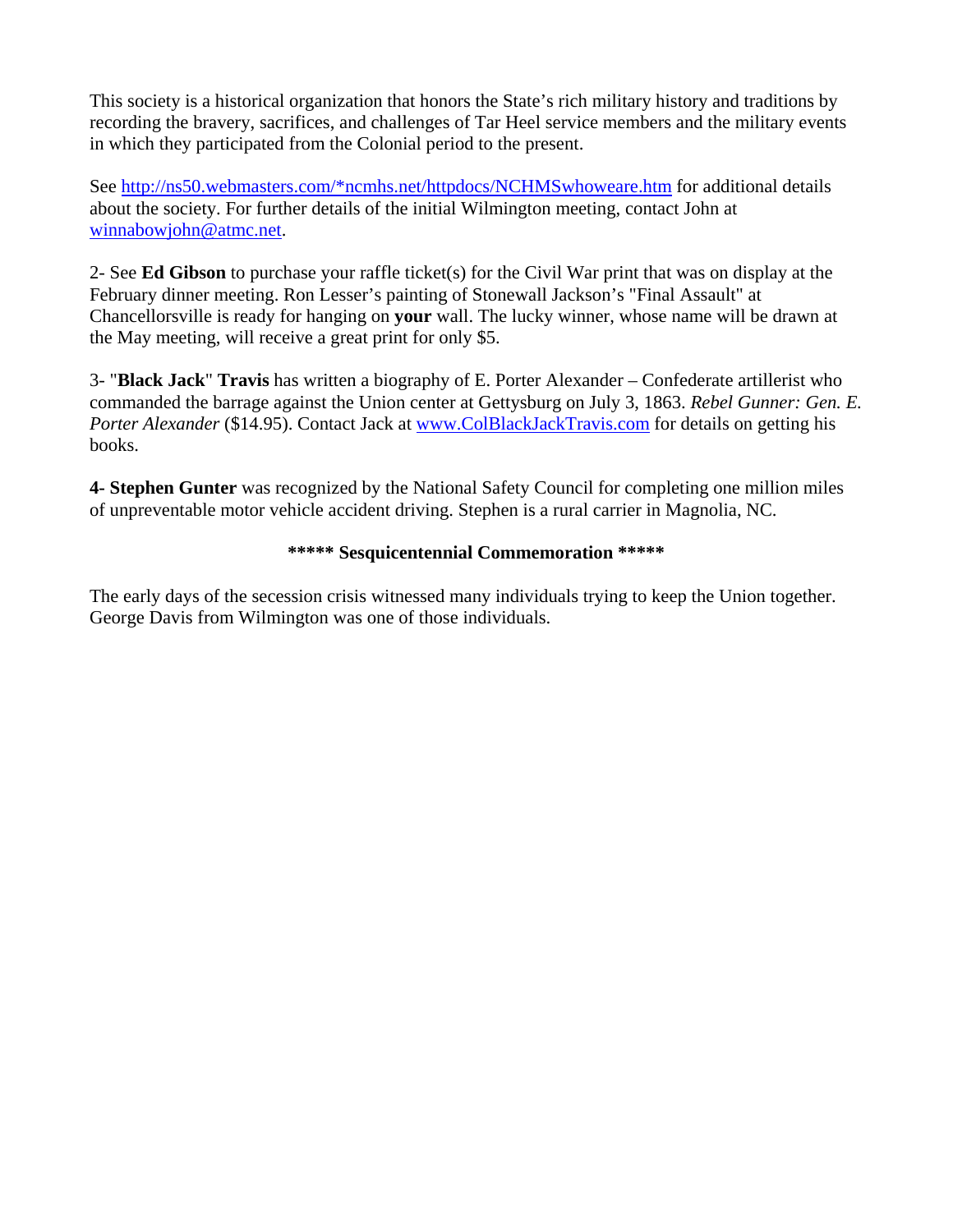

Davis, an attorney, was named a North Carolina delegate to the Washington Peace Conference held in February 1861. He had been a member of the Constitutional Union party and strong supporter of the Union prior to this conference. He had urges his state to resolve the secession debate "within the Union." When members to the peace conference failed to achieve a compromise, Davis reached a decision that, to guarantee its constitutional liberties, North Carolina must support the Southern states in the crisis.

Upon his return to Wilmington, Davis addressed its citizens on March 2, 1861. He noted that he had failed in every honorable fashion to secure a fair peace. As reported in the Wilmington *Herald* on March 4, 1861, Davis told the citizens that the only course for North Carolina was that it "must go with the South."

George Davis served his state as a senator in the Confederate Senate. He became Attorney General in late 1863 and remained in that post until the end of the war. After the war, Davis resumed his Wilmington law practice and worked to heal the wounds of the Union.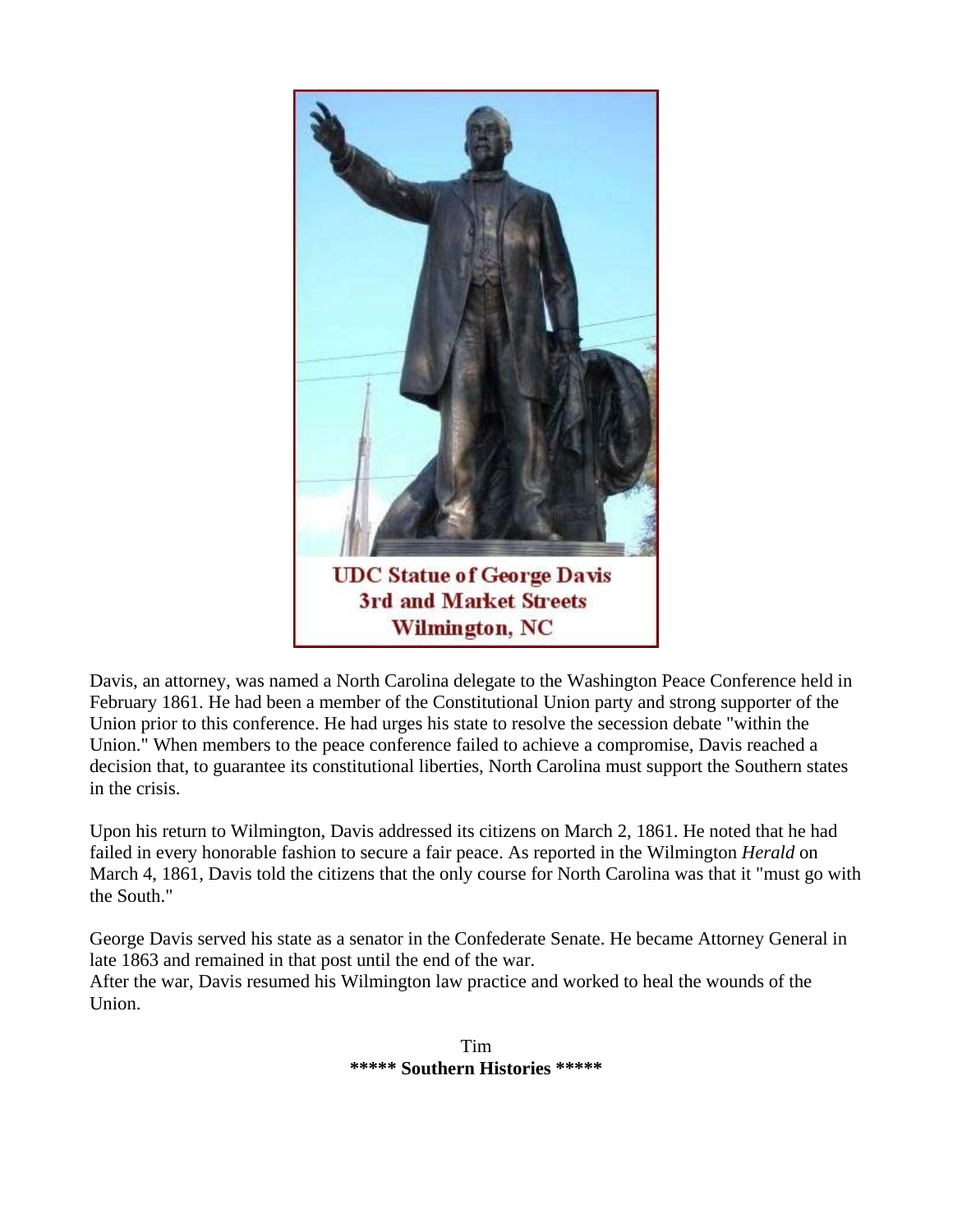With Waite Rawls speaking on the collection of artifacts and the history of the Museum of the Confederacy, I think it appropriate to share some information about why the Civil War may be one of the most written about conflicts in history. Beginning in 1866, the ladies of the South, and the North, begin efforts to honor the fallen soldiers. Historians and veterans begin a prolific era to document the struggle for which each side fought. Initially, high ranking officers, in North and South, feel the need to "clarify" decisions and actions. Jubal Early leads the efforts of Southern officers to share their stories; hence, the Lost Cause is born. To the victors go the spoils; to the defeated goes the pen.

Daniel Harvey Hill, Jr. (1859 – 1924), was an educator (president of the North Carolina Agricultural and Mechanical College - NCSU), historian, and writer. As the son of a famous Confederate general, Hill felt the need to encourage Southern writers to record the events of 1861 – 1865 through the eyes of the Southern cause. Hill delivered a paper entitled "Southern Histories" at a meeting of the Southern Educational Association at Chattanooga, Tennessee in July 1891. The following excerpts came from that paper.

When I was invited to address this Association on the subject of "Southern Histories," one of Hood's pieces of merry-making suggested itself. While he was out walking, he came across a sign-board having on it this inscription, "Beware of the dog." Taking out his pencil, Hood wrote just under the inscription, "Ware be the dog?" "Southern Histories," said the programme. "Ware be the histories?"

Now, though, as Burns says, "it gars me greet" to admit it, the truth is, the South has been sadly to blame for her indisposition to write history. Glance over the list of America's most celebrated historians – Sparks, Ramsay, Bancroft, Hildreth, Lossing, Prescott, Motley, Cooper, Irving, Parkman. We can claim but one man in the list, Dr. Ramsay, and he was a Southerner only by adoption, having been born in Pennsylvania.

Southerners have always been ready to dare all for their principles; in every American war their prowess has been remarkable; in the council of nations they have been foremost, but how few of them have been willing to commemorate, with their pens, the deeds of their associates or countrymen? Had they been as ready to use their pens as their swords, how many unrecorded deeds of heroism, how many unselfish instances of patriotism would have been added to our national annals? To illustrate: In 1773, three merchant vessels, loaded with tea, entered Boston harbor. Some patriotic colonists, after disguising themselves as Indians, and waiting for "seeling night to scarf up the tender eye of pitiful day," went on those vessels and threw the tea overboard. Almost every child in the land has heard of this daring deed. Story and song and art have, very properly, embalmed it. On the other hand, how many people know that eight years before this Boston tea party, an English man-of-war – not merchant vessel – the *Diligence*, bearing stamped papers, entered the Cape Fear river, in North Carolina. As soon as it was known, the men of that section, without disguise and in broad daylight, boarded that man-of-war and said to its commander, "You must not land that paper here." After having so terrified the Captain that no attempt was made to land the paper, they seized the ship's boat, hoisted it on a cart, fixed a mast to it, mounted a flag and marched in triumph to Wilmington, where that night, in defiance of Governor Tryon, they had a grand illumination in honor of their victory. Suppose this had happened elsewhere than in the South. It would, as Wheeler says, "have been pealed and chimed on every tongue of fame" until it was known in the obscurest hamlet in the republic…….

Hill went on in his presentation to encourage Southerners to set the record right. He encouraged the educators to make it known to all that, "Unless we preserve the record of what has been thought,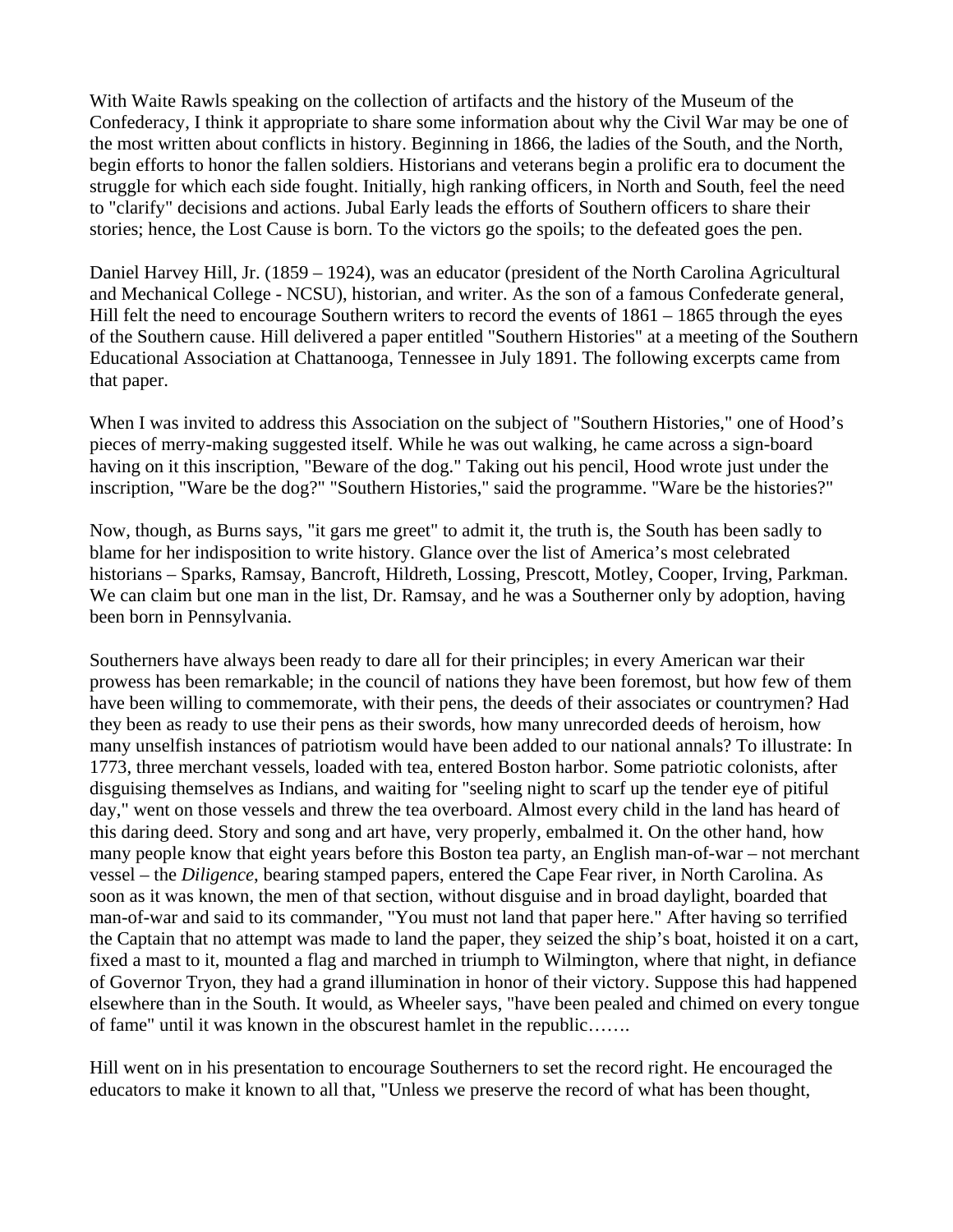written, and done by our own people, as a matter of course, these records will perish or be imperfectly or untruthful kept." Hill urged his audience to keep "the truth of history."

From the quantity of all the diaries, letters, articles, and books written to record the history of the conflict from the Southern view, I think Hill was and is successful in his goal. Whether all the written records recorded the absolute truth may be the subject of another article in **The** *Runner*.

> Tim **\*\*\*\*\* February Meeting \*\*\*\*\* History of the Museum of the Confederacy The People, The Place, The History**

**Waite Rawls**, CEO of the Museum of the Confederacy, presented an interesting program about the history, the people, and the 21st century direction of the MOC.



After the end of the war, the men of the South were faced with rebuilding the shattered economy of a defeated nation. Their time and energies were expended in an effort to return the southern states to solvency; their wives and daughters assumed the task of honoring and reburying the Confederate soldiers fallen on battlefields throughout the North and South. These ladies established Decoration Day to memorialize those fallen soldiers who lay in makeshift graves far from their homes. The ladies of Richmond formed the Ladies Hollywood Memorial Association (LHMA) on May 3, 1866. This organization became the catalyst for the future reburials, memorial statues, and creation of a museum to collect and display artifacts of the Confederacy.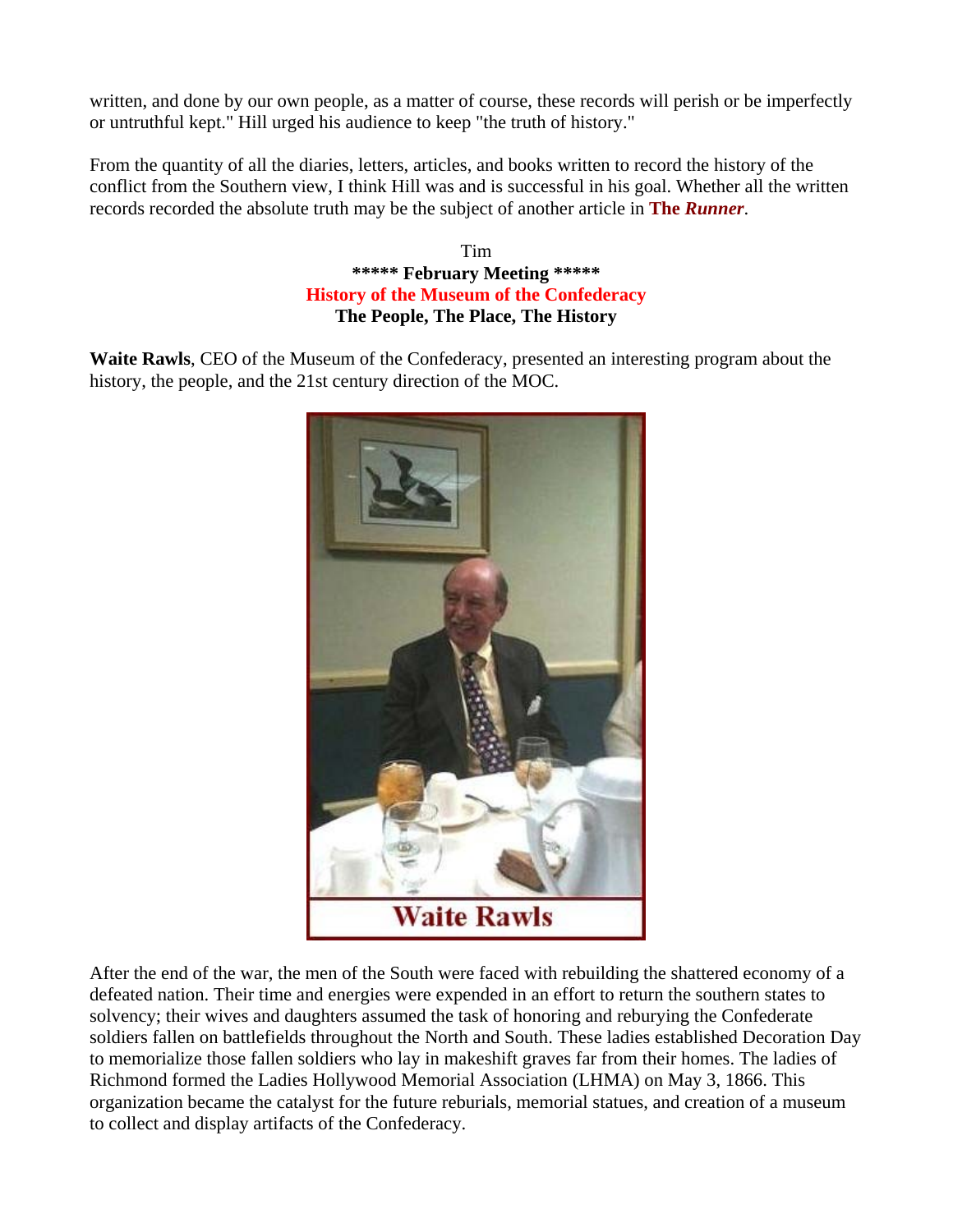By 1890, the LHMA and other women's groups had overseen the reburial of 72,000 Confederate soldiers. On May 29, 1890, 150,000 people attended the dedication of the Robert E. Lee Monument in Richmond. On May 31, 1890, the Confederate Memorial Literary Society was chartered with the express purpose of securing the former residence of Jefferson Davis (the Confederate White House) as a museum in which to store and display the artifacts the ladies were determined to collect from throughout the South. Isobel (Belle) Lamont Stewart Bryan was the president and able leader of the CMLS.

The new Museum's first appeal for donations went out in January 1892. The language reveals the sentimental and commemorative ideas with which the Museum was founded a href="http://www.moc.org/site/PageServer?pagename=abt\_ov\_history"> (http://www.moc.org/site/PageServer?pagename=abt\_ov\_history, accessed February19, 2011.) :

The clothes, the arms, the money, the belongings of the Confederate soldier, and the women whose loyal enthusiasm kept him in the field, are properly objects of historical interest. The glory, the hardships, the heroism of the war were a noble heritage for our children. To keep green such memories and to commemorate such virtues, it is our purpose to gather together and preserve in the Executive Mansion of the Confederacy the sacred relics of those glorious days. We appeal to our sisters



throughout the South to help us secure these invaluable mementoes before it's too

Belle Bryan and the influential ladies she enlisted were successful in attainment of their goals: 1- Secure the Confederate White House and reopen it as a museum (February 22, 1896) ; 2- Rebury Jefferson Davis in Richmond's Hollywood Cemetery (May 31, 1893); 3- Organize a museum to display their collection. Note: In 1907, Douglas Southall Freeman became the first historian hired by the CMLS.





Waite recounted the number and varied contents (510 flags, uniforms, weapons, and paintings. 100,000 manuscripts, diaries, letters, maps, etc.) of the collection. He told of past exhibits, distinguished guests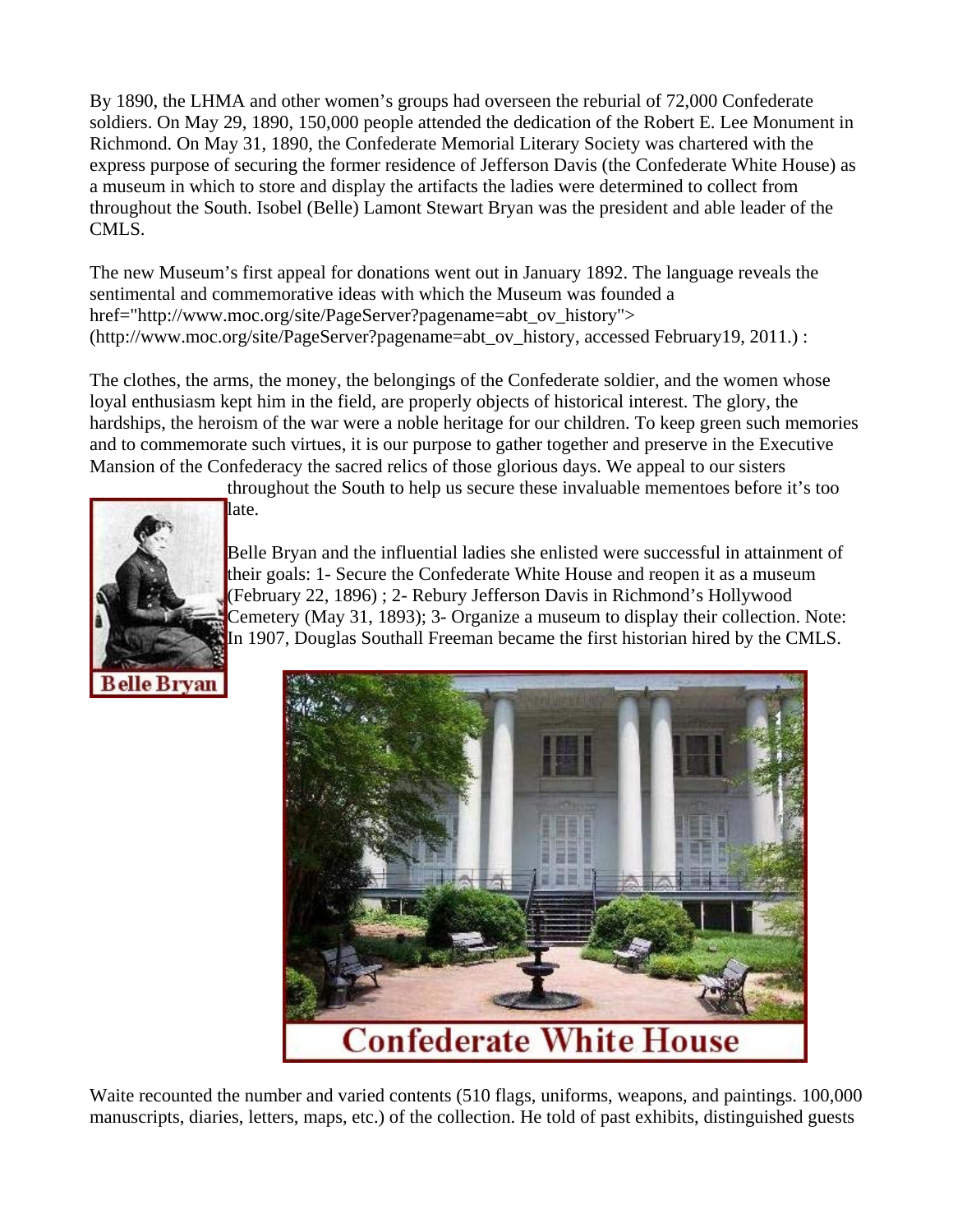(Margaret Thacker, David Lloyd George, a reenactment group form Stuttgart, Germany). Waite also told of the conservation efforts and their costs and fund-raising efforts to maintain the collection.



What was and is the goal of the museum? Education. The exhibits, past and present, were designed to further understanding of not only the Confederate nation but all aspects of Southern life. Students from 8 to 80, 50 states, and 73 countries have enjoyed and learned from the materials available at the MOC. The MOC and North Carolina Central University have collaborated on research projects. With 90% of the collection "in the vault," changing the exhibited items continued to add to the knowledge of the public and researchers.

What are the future plans for the MOC? Waite and the MOC board are working to be able to display more of the collection to the general public. They envision taking the museum to where the people are. A new museum is under construction at Appomattox Court House (150,000 visitors a years) with a 2012 opening. If plans and donations enable, another museum in the Fredericksburg area (500,000 visitors and 30% of the Civil War casualties) will add to a multi-museum vision. Plans for another museum at Fort Monroe are unclear because of ownership issues at the fort. From that point, other sites may emerge as the opportunities arise. The possibility of another museum outside of Virginia could become a reality.

With the difficulty of locating a future site at Fort Monroe, I would propose to Waite and the MOC that Wilmington be the location of a Confederate Navy Museum. Wilmington, Fort Fisher, and its port are a critical part of the history found within the MOC collection. Wouldn't it be fitting that the naval collection be in **Wilmington – Lifeline of the Confederacy**? But why limit its scope to just the Confederate Navy? Expand the scope to include Confederate and Union Navies, white and black servicemen. The Fort Fisher bombardment was the largest US Navy engagement until Normandy. While the daring Confederate officers, John Taylor Wood, John Newland Maffitt, and John Wilkinson, used Wilmington as a base for operations; US Navy officers, William Barker Cushing and David Dixon Porter, also shaped history here.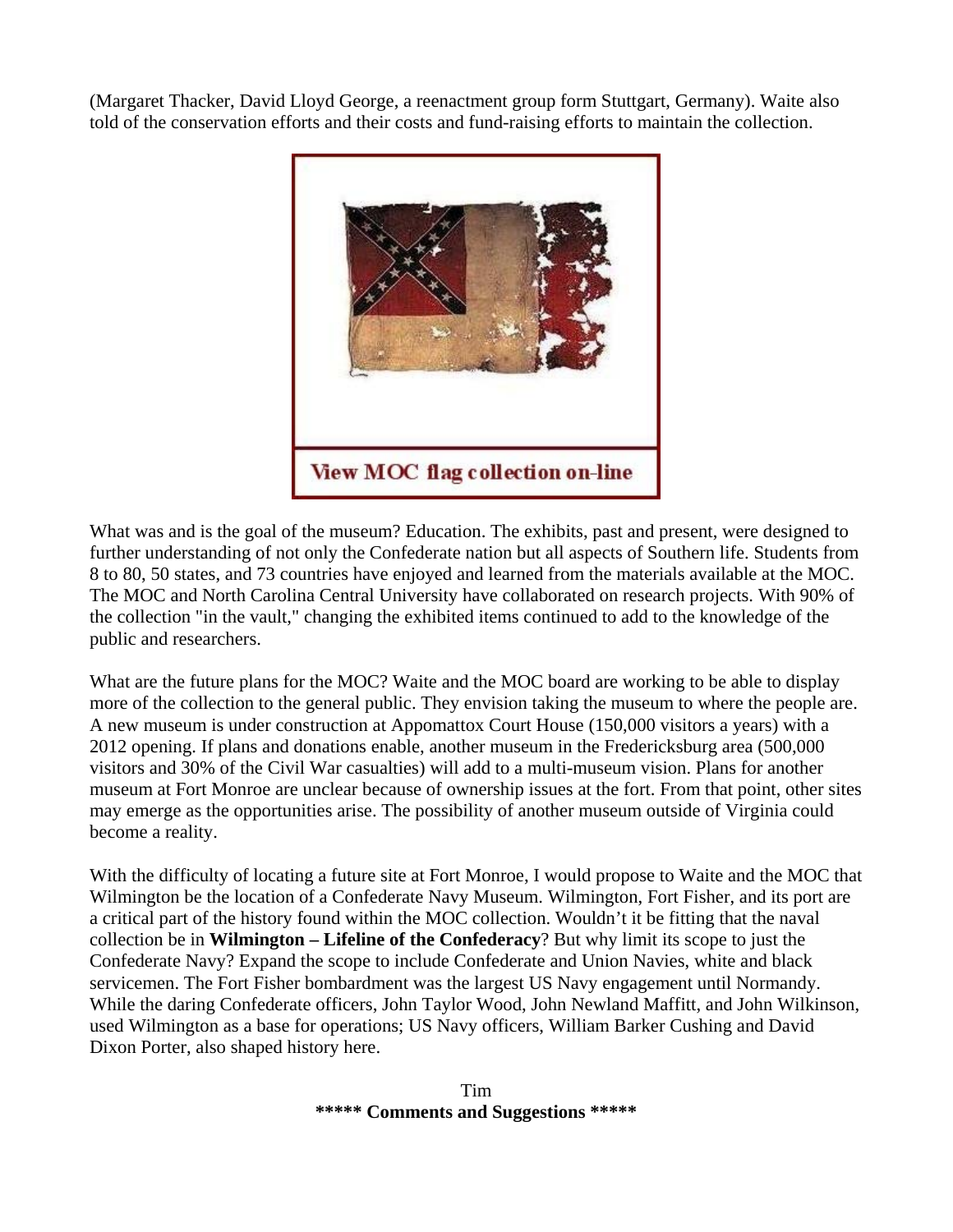Comments and suggestions to make the Cape Fear Civil War Round Table and "The Runner" more relevant to your Civil War experience are welcomed. Send them to me at tpwinstead@gmail.com.

#### **\*\*\*\*\* Trivia Question Answers February 2011 \*\*\*\*\***

1 - Ever wonder why there are 13 stars on the Confederate battle flag and the final national flag? Sure, Kentucky and Missouri were included as an inducement for the Border States to join the Confederacy, but why include what was not a reality? Some Confederates were "taken" by the number thirteen and its association with the American Revolution. The Confederate Congress also included seats for thirteen states. Wishful thinking as it turned out; however, thirteen was a lucky number in 1776 so why not in 1861.

2 – How did Southerners view the celebration of the Fourth of July 1861? Southerners appeared to have been divided, as they had been on the question of secession. Some were for embracing the celebration. A minority were against. From an article written by Robert F. Durden , "The American Revolution as Seen by Southerners in 1861,"*Louisiana History: The Journal of the Louisiana Historical Association*, 19, no. 1 (Winter, 1978) 33-42.

From the Raleigh *Register* of July 3, 1861, "no reason why the birth of Liberty should be permitted to pass unheeded wherever Liberty has votaries…… The conduct of the North in trampling the principles of 1776 under foot and throwing ashes on the memory of its forefathers is no sufficient reason for a failure by the South to recognize and celebrate the Fourth of July as the anniversary of the most glorious human event in the history of mankind……" The editor continued, "the accursed Yankees are welcome to the exclusive use of their 'Doodle'" He urged that the South "hold on tenaciously to Washington's March and Washington's Principles and on every recurring anniversary of the promulgation of the Declaration, reassert the great principles of Liberty."

The editor of the New Orleans Picayne boldly claimed the Fourth of July as the South's "own." In a July 1861 article, he wrote, "The Confederate States of 1861 are acting over again the history of the American Revolution of 1776." He continued that the Lincoln administration had applied the same measures adopted by George III and his government. "The resistance of the South has been based on the same eternal principles which justified and glorified the patriots of 1776." The Fourth of July was "the work of men who laid the cornerstone of constitutional freedom." Since the North had "thrown off the respect" and was "marching its armies openly to overthrow State authorities and State existence with fire and sword;" hence, the Confederate States had "the most sacred right of property in the memories of Independence Day, as the loyal inheritors of its principles and its glories."

A dissenting voice was heard from the editor of the Wilmington *Journal*. In an article dated June 27, 1861, he wrote that the Fourth of July was not relevant because it was part of a "history of a union which no longer exists." He favored stopping celebrations for the duration of the war.

3 – Waite Rawls, CEO of the Museum of the Confederacy, provided a detailed story that traced the beginning and actions of the ladies of the South to honor and then remember those who had fallen during the late war. Rawls shared the stories of the ladies collecting artifacts from Confederates, great and small, to keep the spirit of these men's efforts remembered. The museum's collection was recently valued at more than \$400,000,000. This collection was obtained without the benefit of trained historians or preservationists. In 1907, the ladies hired a John Hopkins PhD. graduate to catalog the vast collection. Who was the man lucky enough to see and document the content of this collection?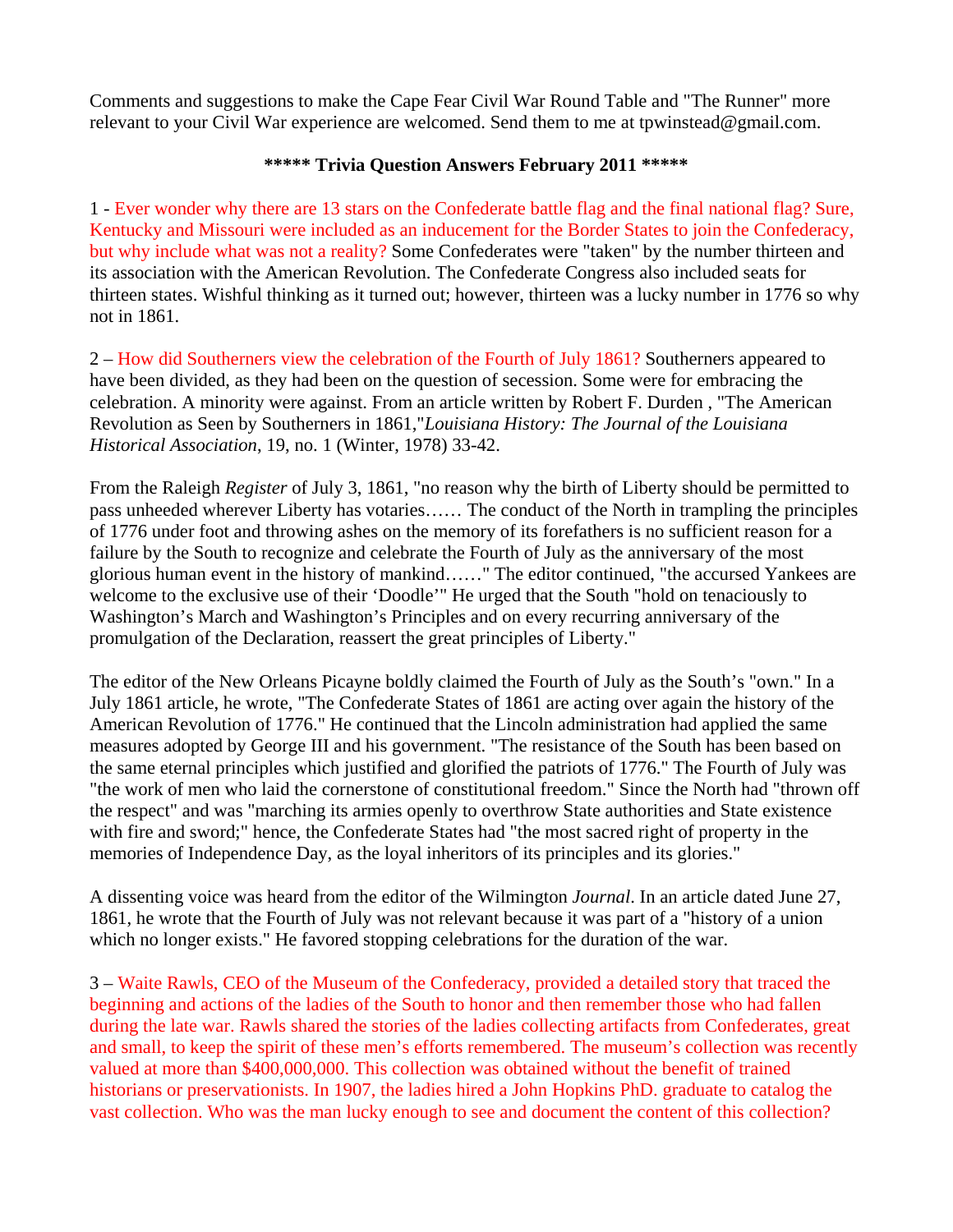Douglas Southall Freeman. He would continue his career as a journalist, historian, and author (Lee's Lieutenants).

4- Among the 510 flags in the MOC collection, which one flew last over a Confederate unit? The flag of the C.S.S. Shenandoah. James Iredell Waddell commanded the Shenandoah and turned his ship over the British Navy in Liverpool in November 1865. NOTE: The Shenandoah made port in Melbourne, Australia in January 1865. Per Waite Rawls, the people of Melbourne still fondly remember the visit of the Confederate commerce raider. An American Civil War Round Table of Australia still promotes the study of all aspects of the American Civil War and its link to Australia.



**Lt. Cdr. James Iredell Waddell of North Carolina Commander of the C.S.S.** *Shenandoah*

5 – The majority of items in the MOC collection were received from Southerners answered the call of the Confederate Memorial Literary Society's January 1892 appeal. Waite mentioned two items that were donated by Union officers. What were these items? **Gen. Lewis Armistead's sword**, which he carried at the battle of Gettysburg. Armistead commanded one of the three brigades in Pickett's division, Armistead led his troops during "Pickett's Charge" with his hat raised high on the point of this sword. Armistead was mortally wounded in the charge and died two days later. The veterans of the unit that defended Cemetery Ridge against the charge returned the sword to the Pickett Division Association during a reunion at Gettysburg in 1906, and it was donated to the museum that same year. [\(www.moc.org\)](http://www.moc.org/) The silver service used at the Confederate White House by Davis family. With the fall of Richmond, a New Hampshire regiment was assigned to guard the house. Years later, the silver was returned with an added engraved inscription, "war booty."